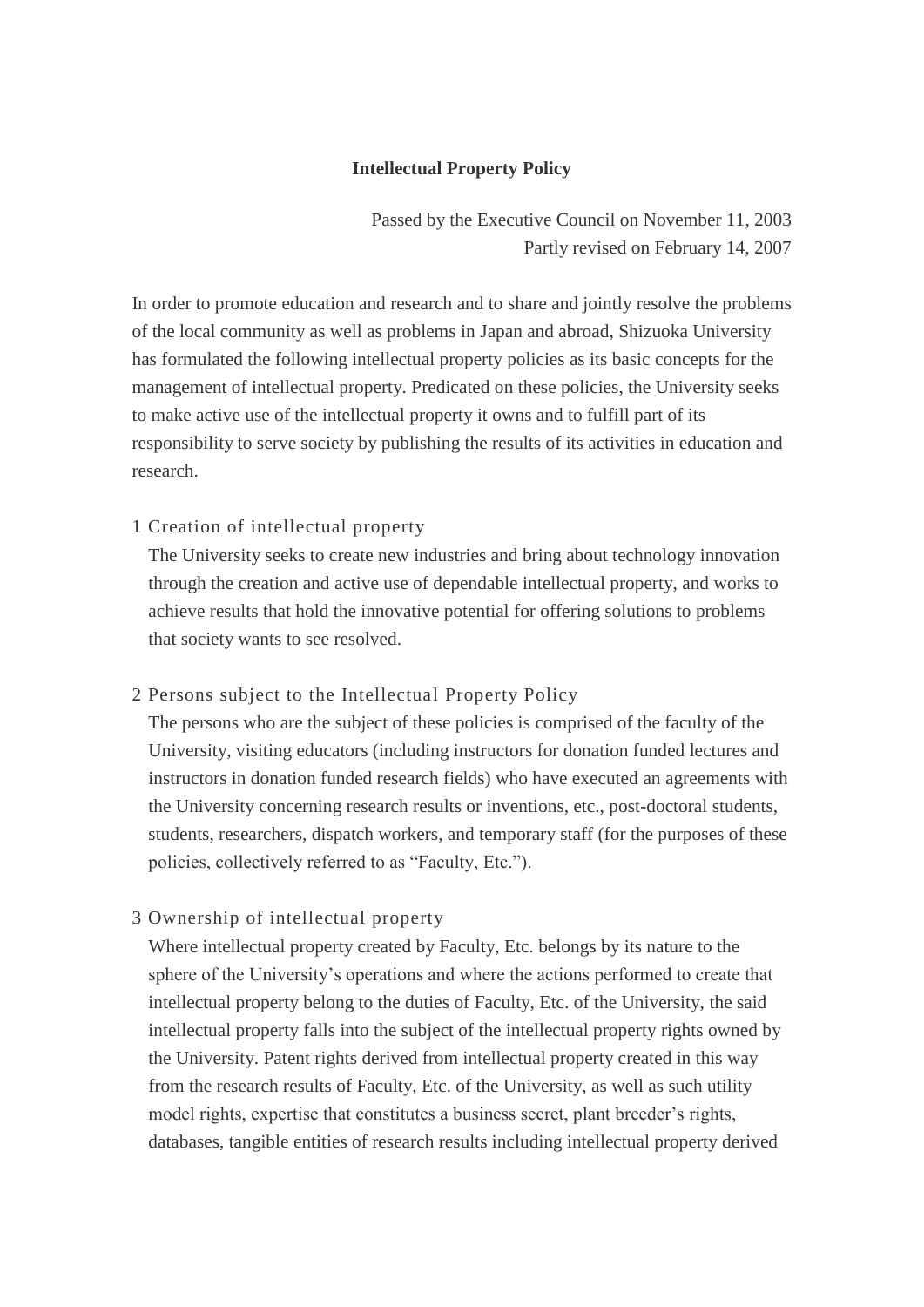from research results, and circuit layout rights, belong to the University. In special cases, also design rights and trademark rights belong to the University. Intellectual property rights that belong to the University but are not assumed by it will be returned to their creators.

# 4 Use of intellectual property

In order to put intellectual property of the University to the practical use of society, the University obtains title to and makes use of such property, and strives to enable broad based usage in Japan and abroad. To this end, the University strengthens its internal organizations that cooperate with external organizations of industry, academia, and government, works to obtain the cooperation and understanding of technology licensing organizations, and appropriately responds to research requests from the public related to a variety of intellectual property instances. Furthermore, the University engages in proactive support for ventures launched in the name of and founded by Shizuoka University with a view to giving a specific angle of application to the results of education and research and committing intellectual property owned by the University to practical use.

### 5 Return of intellectual property

In order that returns arise to the University, Faculty, Etc. apply intellectual property of the University to practical uses through license grants or assignment of patents, and contribute to society through various forms of work such as joint research, contracted research, and technical guidance, or lending and assigning tangible objects of research results. The University understands these returns as proof of society's trust in the University, establishes regulations, rules, and frameworks for their acceptances, and uses part of the income derived from intellectual property usage as incentives for their creators' activities in education and research.

### 6 Education about intellectual property

The University adheres to modern-day rules related to intellectual property, such as the Patent Act, which are concentrations of many years of human knowledge. The University encourages Faculty, Etc. to proactively engage in the creation and use of intellectual property rights. At the same time, Faculty, Etc. work to familiarize themselves with matters concerning intellectual property rights. Moreover, the University provides those enrolled with opportunities to acquire knowledge related to intellectual property.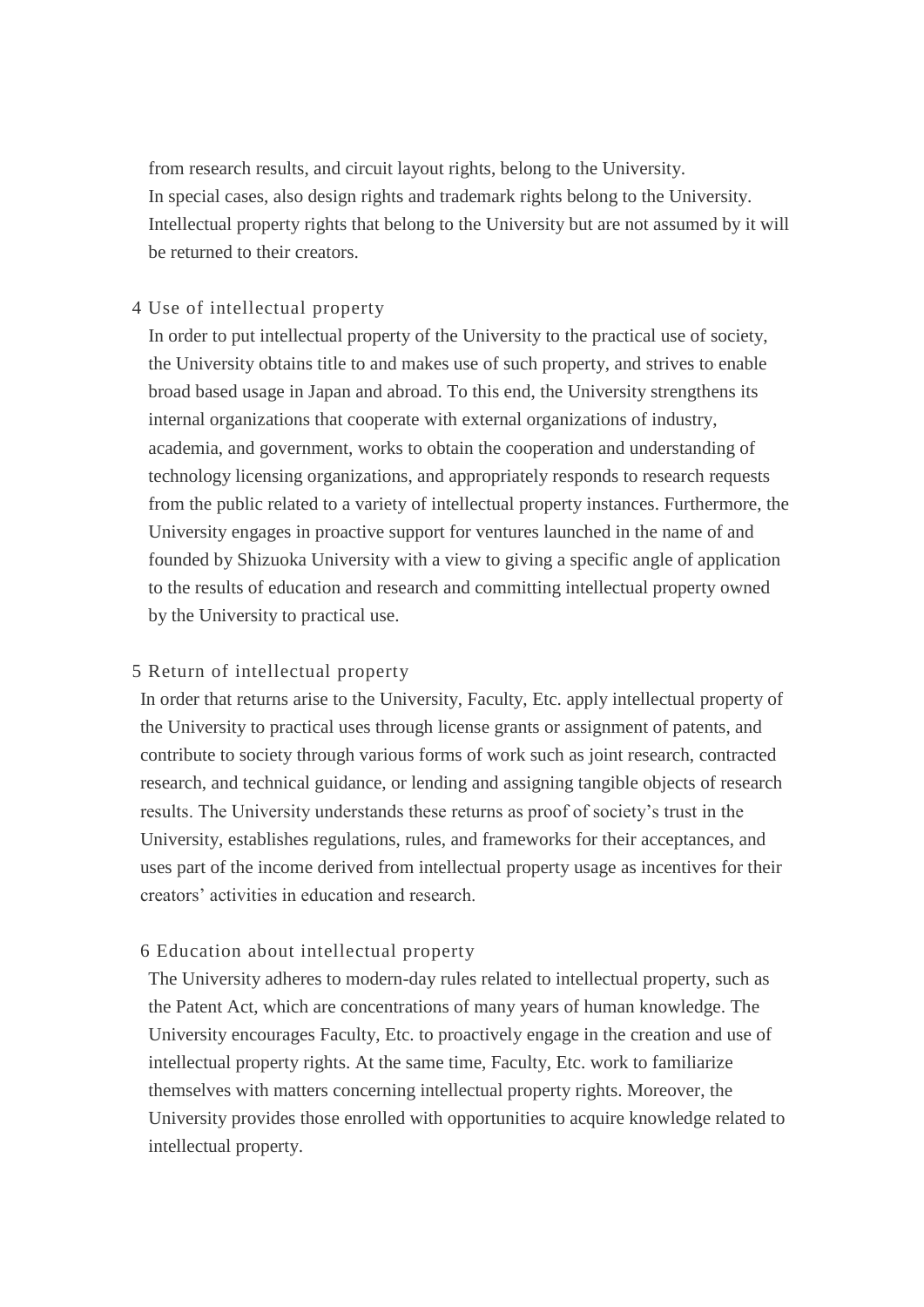7 Organizations and activities surrounding intellectual property

The University forms an Intellectual Property Strategy Committee as a deliberative and decision making organ for important matters relating to intellectual property strategy. Based on the deliberation results of the Intellectual Property Strategy Committee, the University sets up the Intellectual Property Office supervised by the pertinently charged Trustees for the support of intellectual property creation at the University and for integrated management of acquisition, control, and active use of relevant rights, and establishes frameworks for activities in close cooperation with the Innovation and Joint Research Center which serves as the liaison office for the cooperation among industry, academia, and the government.

In addition to stressing the importance of intellectual property rights exercise, the Intellectual Property Office, based on these policies, engages in the handling of intellectual property as a support activity for the research of the University and its cooperation partners. Additionally, the Intellectual Property Office engages inside and outside of the University in public relations and information activities concerning intellectual property.

8 Rules concerning these policies

The University establishes Intellectual Property Handling Guidelines, basing on these policies, that internally and externally define the specific handling of intellectual property of the University. Moreover, also based on these policies, the University establishes Rules Concerning Inventions of Employees of National University Corporation Shizuoka University as internal rules concerning the intellectual property of Faculty, Etc.

### **Intellectual Property Guidelines**

Passed by the Executive Council on February 14, 2007

1. Purpose of the Intellectual Property Guidelines

Shizuoka University (hereinafter, the "University") has on the basis of its Intellectual Property Policy established and promulgated these Guidelines inside and outside of the University in order to define basic concepts concerning the creation, protection, control, and practical usage of intellectual property at the University. Henceforth, on the basis of joint awareness on the part of the researchers involved in the cooperation among industry, academia, and government inside and outside of the University, the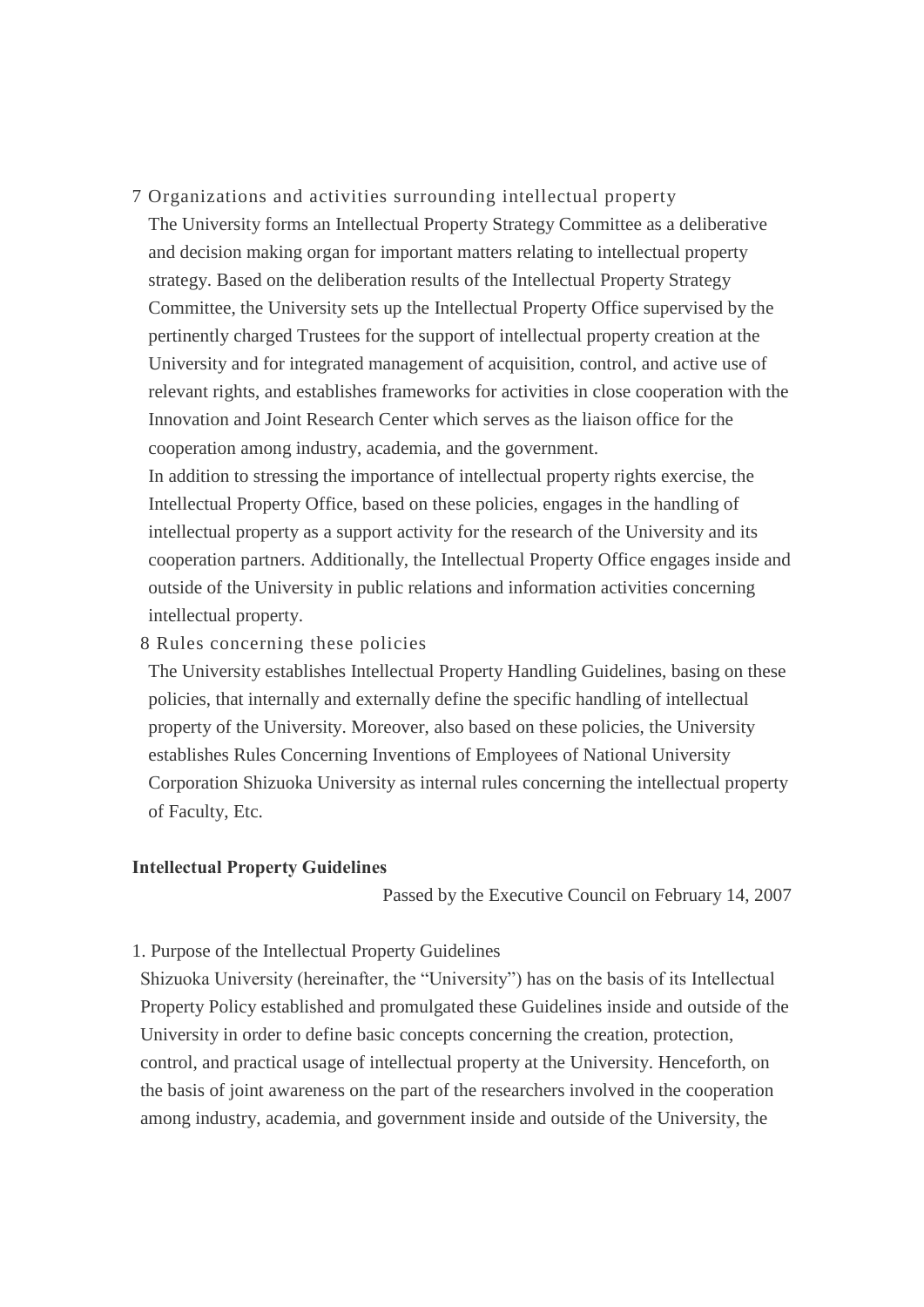University will further step up this cooperation, and thereby fully discharge its mission of social contribution to the region.

## 2. Operations

### (1) Rules and policies

With regard to the University's intellectual property rights, the University has further to its Intellectual Property Policy established Shizuoka University's Policies for the Cooperation among Industry, Academia, and Government and internal and external rules of the University.

Moreover, in order to gain society's understanding concerning the cases of conflicts of interest, the University has established a Conflicts of Interest Management Policy of Shizuoka University and Conflicts of Interest Management Rules of Shizuoka University, and in this way ensures impartiality in the operations of intellectual property rights.

(2) Management frameworks

As a deliberative and decision making organ for important matters relating to the University's intellectual property strategy, the University establishes the Intellectual Property Strategy Committee. Based on the deliberation results of the Intellectual Property Strategy Committee, the Intellectual Property Office is put into operation positioned under the Trustees (responsible for academic activities and information) as an organization that in an integrated way supports the creation of intellectual property at the University, acquires pertinent rights, and manages their control and practical usage.

(3) Persons subject to application

The circle of persons to whom these Guidelines are applicable is comprised of the University's officers, full-time and part-time faculty, visiting educators (including instructors for donation funded lectures and in donation funded research fields) who have executed an agreements with the University concerning research results, postdoctoral students, students, researchers, dispatch workers, and temporary staff, (in the following collectively referred to as "Faculty, Etc.").

3. Handling of intellectual property

Monopolistic or exclusive rights relating to intellectual property originate in the majority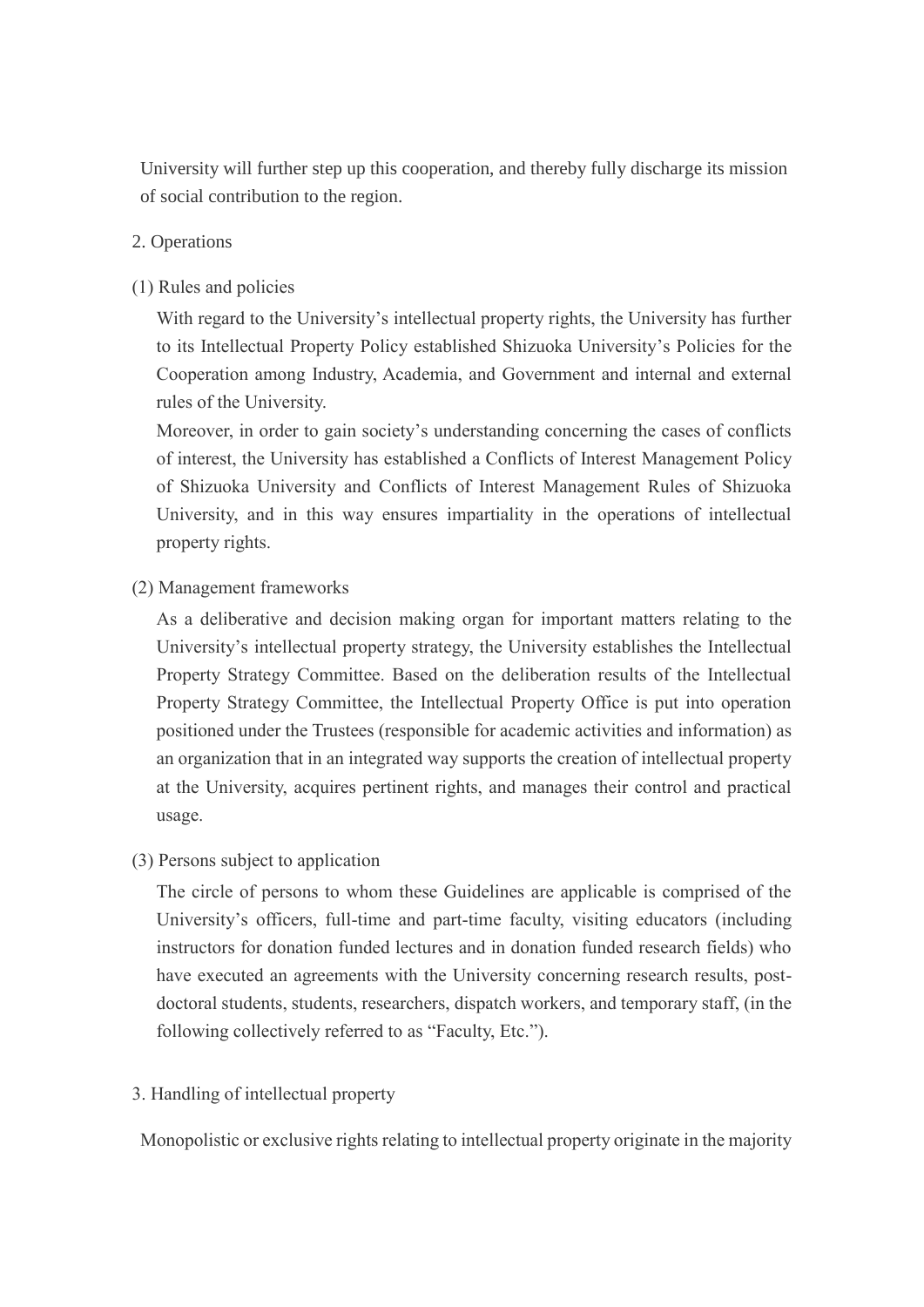from patent applications with a patent office and the ensuing registration. For the protection of inventions made by Faculty, Etc., the University files large numbers of applications for inventions, etc. and seeks the establishment of rights and the maintenance thereof. However, owing to these procedures, this effort comes at a significant cost. Consequently, the University determines whether to file applications and obtain and maintain rights for inventions, etc. based not only on the feasibility of establishing rights and the potential for contributing to society but based on comprehensive considerations including marketability and costs.

The University engages in intellectual property handling for the purpose of letting society make effective use of the intellectual property, i.e., the research results, of the University, and thereby contribute to the furtherance of society. To this end, associated with expectations of generating highly advanced research and creating research results, the University establishes the following provisions for the specific handling of intellectual property.

## (1) Subject intellectual property and handling departments

Out of the intellectual output created by the University, in its handling of intellectual property the University distinguishes among "inventions, etc.," "tangible objects of research results," and "trademarks, etc." Inventions, etc. concern patent rights, utility model rights, design rights, circuit layout rights, plant breeder's rights, copyrights (limited to databases), and know-how. Tangible objects of research results are tangible objects including intellectual property derived from the results of academic research. Trademarks, etc. are trademark rights. Among works, rights to works that are an expression of the creative work of individuals predicated on regular education and research activities (such a program source code, theses, and books) belong to the individual. However, with regard to works, including program source code, that are created at the request of the University in the course of operations of the University pursuant to the stipulations of Article 15, Paragraph 1, of the Copyright Act, the copyrights belong as a rule to the University, except in instances of free dissemination such as Public Domain Software and Open Source Software. Designs and trademarks voluntarily created by Faculty, Etc., as a rule, do not belong to the University. However, in order to preserve the credibility of the University, instances created at the request of the University do belong to it.

The Intellectual Property Office uniformly handles all subject intellectual property. The Innovation and Joint Research Center cooperates in and supports these activities and actively promotes the creation, protection, control, and practical usage of the intellectual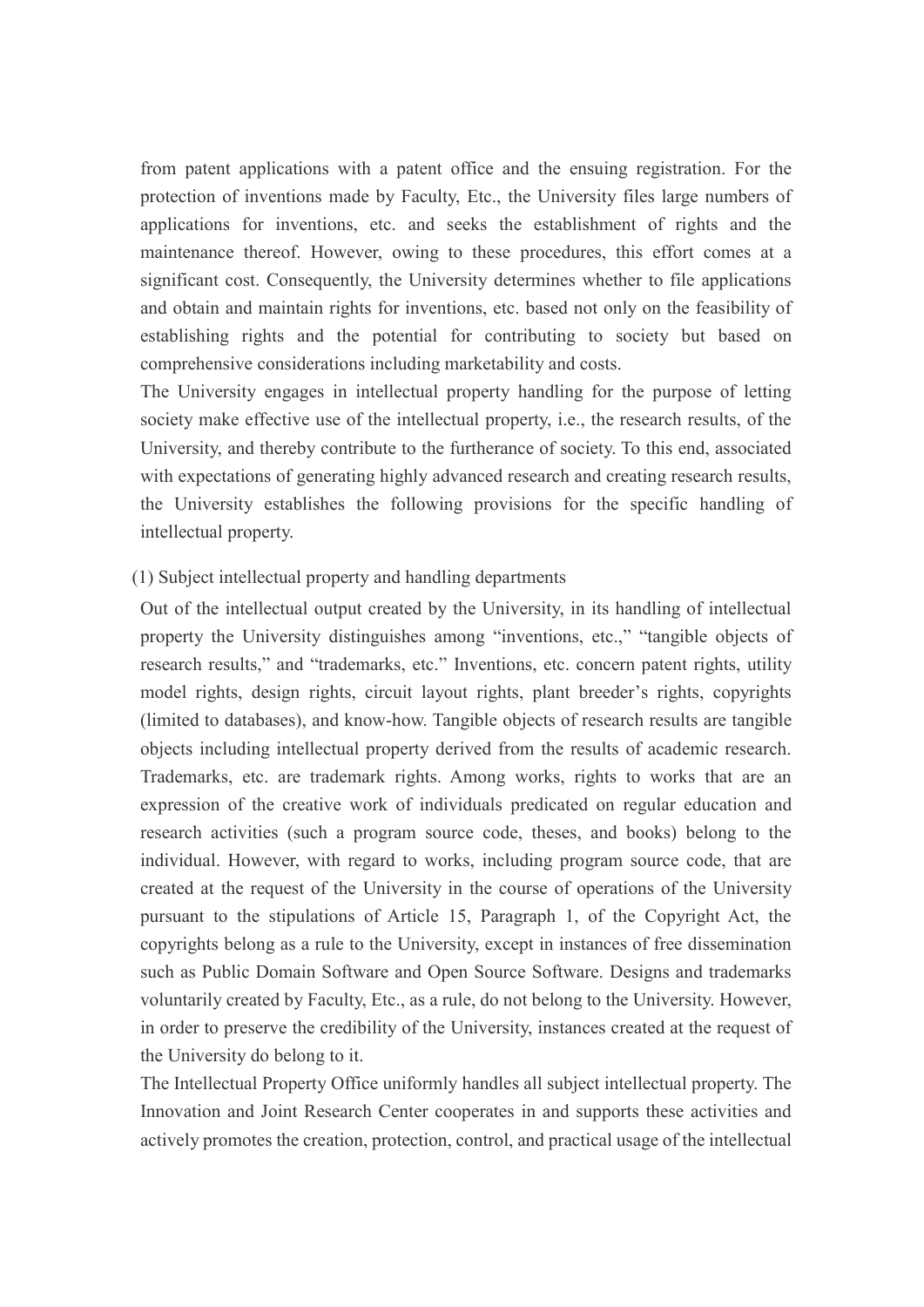property of the University. Departments and sections related to the Secretariat provide active support, with the Academic Affairs and Information Office Liaison Team looking after the general affairs of the Intellectual Property Office.

(2) Inventions, etc.

(a) Disclosures of all instances of inventions, etc.

Faculty, Etc. who make an invention, etc. are not allowed to provide advance disclosure to any other party, and must immediately report the entire invention and all of its content to the Intellectual Property Office. Consequently, with regard to inventions made in joint researches among industry, academia, and government, or in contracted researches, or in side activities, Faculty, Etc. are not allowed to provide any advance disclosure or enter into deliberations regarding the content of the invention, except for co-inventors outside the University.

(b) Inventors, etc.

Inventions are defined as "the highly advanced creation of technical ideas by which a law of nature is utilized." Rights of inventors, etc. who have generated an invention are respected by the University. The term inventor, etc. refers to persons who provide specific ideas and to person who provide a specific means for resolving a presented problem. The term inventor, etc. does not refer to person who present a problem or aspiration, aggregate provided data, or perform experimental work, or provide funds and facilities to inventors, and such other comparable persons.

(3) Employee inventions

In instances of inventions where the inventing Faculty Member, Etc. belongs to the sphere of operations of the University and the actions leading to the invention, etc. belong to current or historical duties of the Faculty, Etc. at the University, such inventions constitute employee inventions. As a rule, treated as employee inventions are inventions, etc. that are produced as a result of research conducted using funds paid or controlled by the University and as a result of research conducted using resources of the University such as its facilities or equipment.

The question of whether or not an invention, etc. produced by a Faculty, Etc. corresponds to an employee invention is decided by the Intellectual Property Office based on the results of deliberations at the Invention Examination Council.

### (4) Institutional ownership

Inventions that constitute employee inventions are able to be rendered institutionally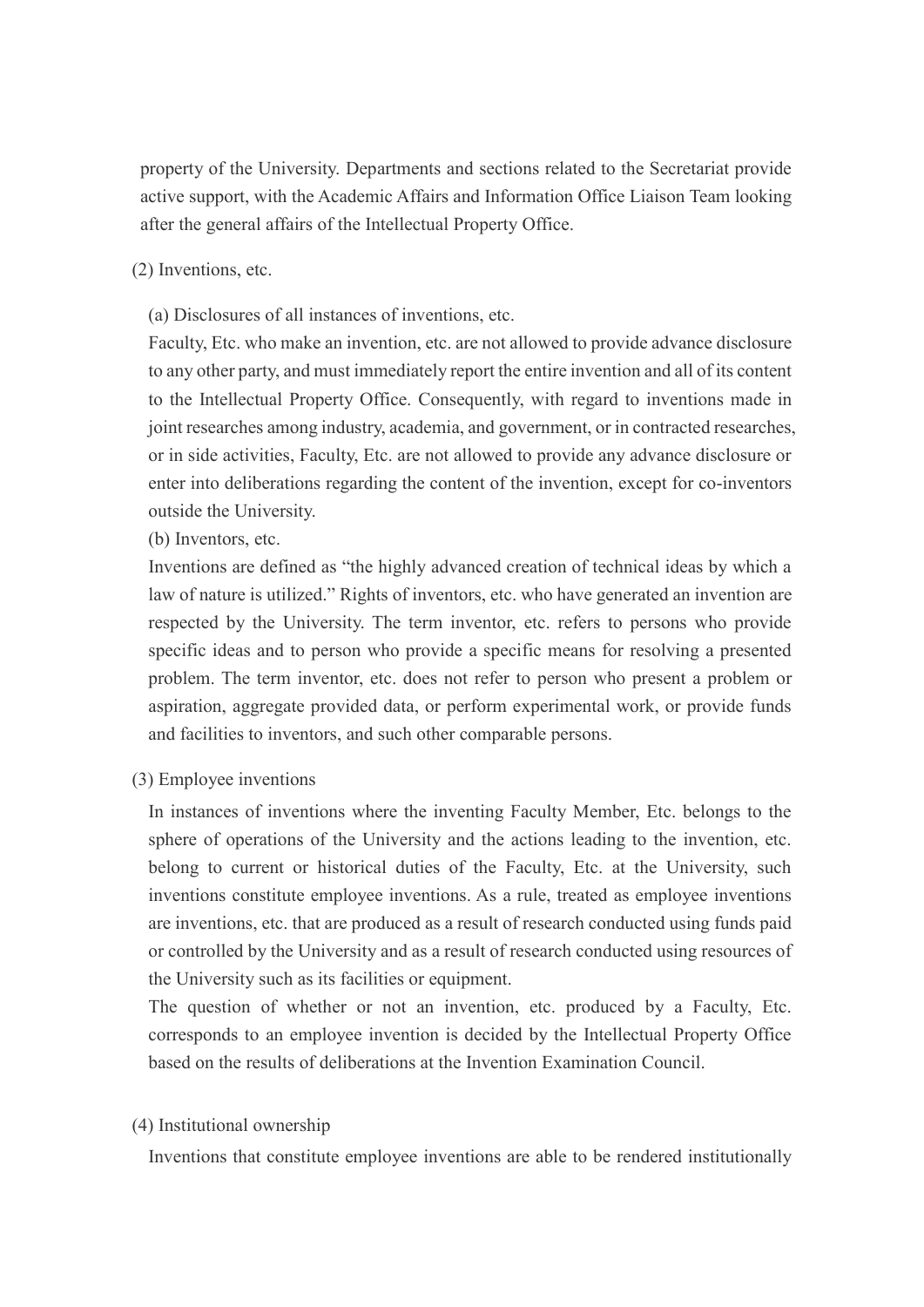owned inventions whereby the inventor's rights are assumed and owned by the University. Rights that the University resolves not to assume do not belong to the University but belong to the inventor of the subject invention (However, the University retains non-exclusive license.). In case that the University returns to the inventor the rights to an invention that the University originally assumed as an invention corresponding to an employee invention and in respect of which it has subsequently made application procedures, the University can require of the inventor the reimbursement of the application costs out of the income generated by the implementation of the subject invention.

## (5) Application

Applications for institutionally owned inventions are made by the Intellectual Property Office. For institutionally owned inventions, etc., applications are considered from the comprehensive perspective of feasibility of obtaining rights and marketability and with consideration of laws and regulations as well as the rules of the University. Inventions in respect of which the University resolves not to file an application do not belong to the University and rights thereto are returned to the inventor of the subject invention, etc.

For applications abroad at the cost of the University, since as a rule filings are made with the help of the JST, the necessity of filing an application abroad is determined within six months from the date of the declaration of priority. In the case of joint applications, the cooperation of the co-applicant is requested and the application filed pursuant to consultations.

### (6) Control

When the University files applications for institutionally owned inventions, these are appropriately controlled by the Intellectual Property Office to enable the effective practical usage of the rights to the invention. In light of the maintenance cost of rights to inventions, the question of whether or not rights to inventions should be maintained is judged and determined on a comprehensive basis including the earnings potential and the cost of rights maintenance.

After two and a half years have passed since the application, if the Intellectual Property Office determines that no prospects exist that the license is granted by the examination request deadline (3 years from the application date), consultations are held with the inventor in order to return to the inventor the rights to the invention, etc. assumed by the University.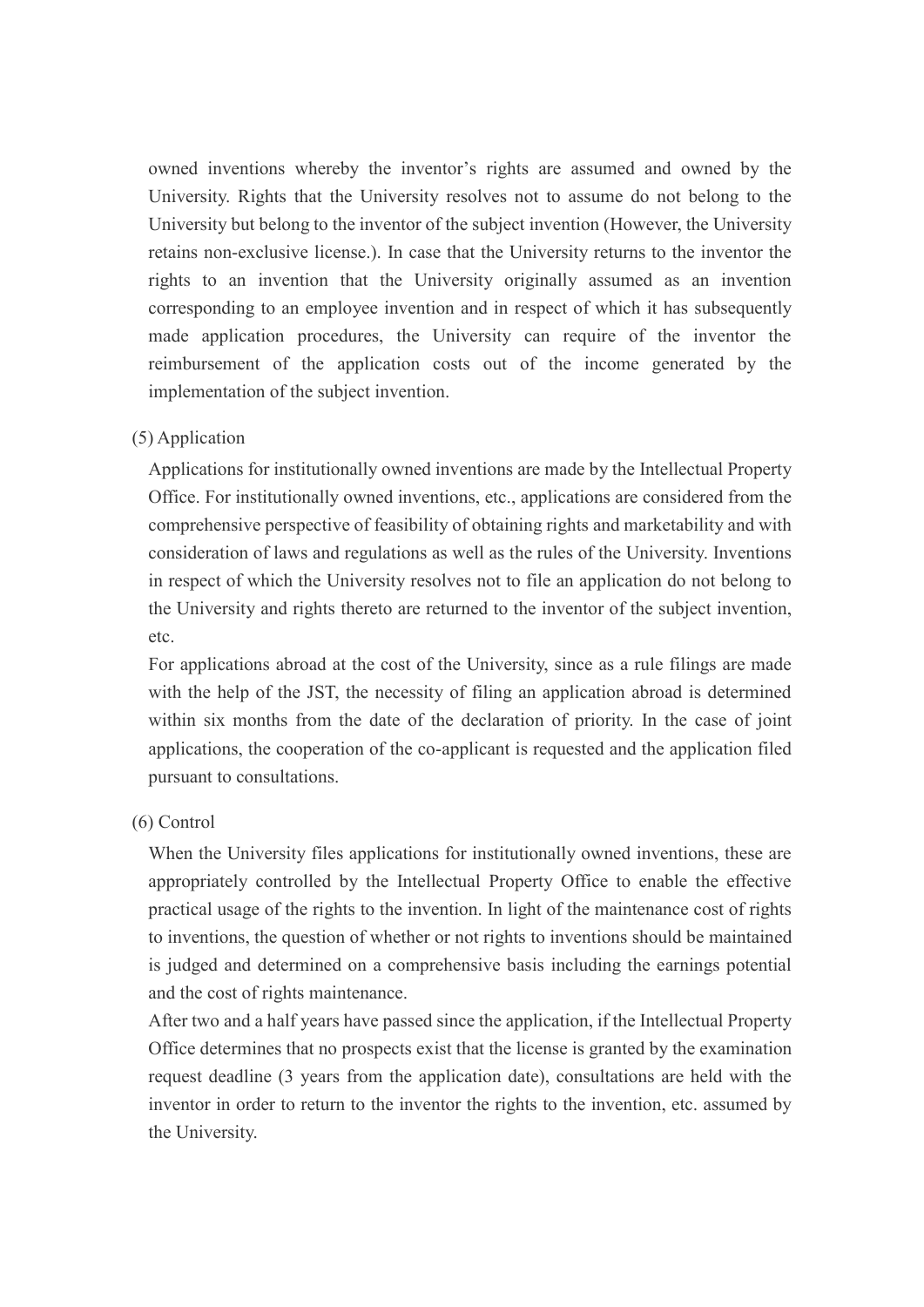#### (7) Examination and decision

The examinations and decisions listed in Items (1) through (5) above are reasonably and expeditiously and with the cooperation of the inventor carried out by the Intellectual Property Office based on the provisions of the Rules Concerning Inventions of Employees of Shizuoka University and Invention Examination Regulations of Shizuoka University.

#### (8) Practical usage

The Intellectual Property Office works to cooperate with external technology licensing organizations to achieve the effective practical usage of intellectual property rights. While respecting the views of inventors, etc., the Intellectual Property Office determines with respect to the counterparty seeking a licensing arrangement with the University the format and terms and conditions of licensing or assignment against payment, for approval by the President.

### (9) Support for ventures launched by the University

With regard to the practical use of rights through ventures launched by the University, instances are determined on an individual basis with consideration of the circumstances of the new industry and with regard for its protection. In particular, in instances where it is clear that intellectual property rights will be put to use by inventors, etc. at ventures launched by the University, with reference to the opinions of inventors, etc., on a preferential basis semi-exclusive license or exclusive license will be granted or an assignment for payment contracted.

#### (10)Compensation for creators of inventions, etc.

In the case of employee inventions, irrespective of assumption of rights by the University, the University automatically owns non-exclusive license and pays inventors, etc. compensation, and in this way encourages the production of inventions. Application compensation, registration compensation, or license compensation will be paid in accordance with the regulations of the University to all University internal inventors who assign their rights to the University.

In particular, in instances where the University receives payment for the practical usage of rights related to inventions, etc. in order to further stimulate the research activities at the University, pertinent budget allocations are made with the focus on Faculty, Etc. who have produced the inventions, etc. and with the remainder allocated at research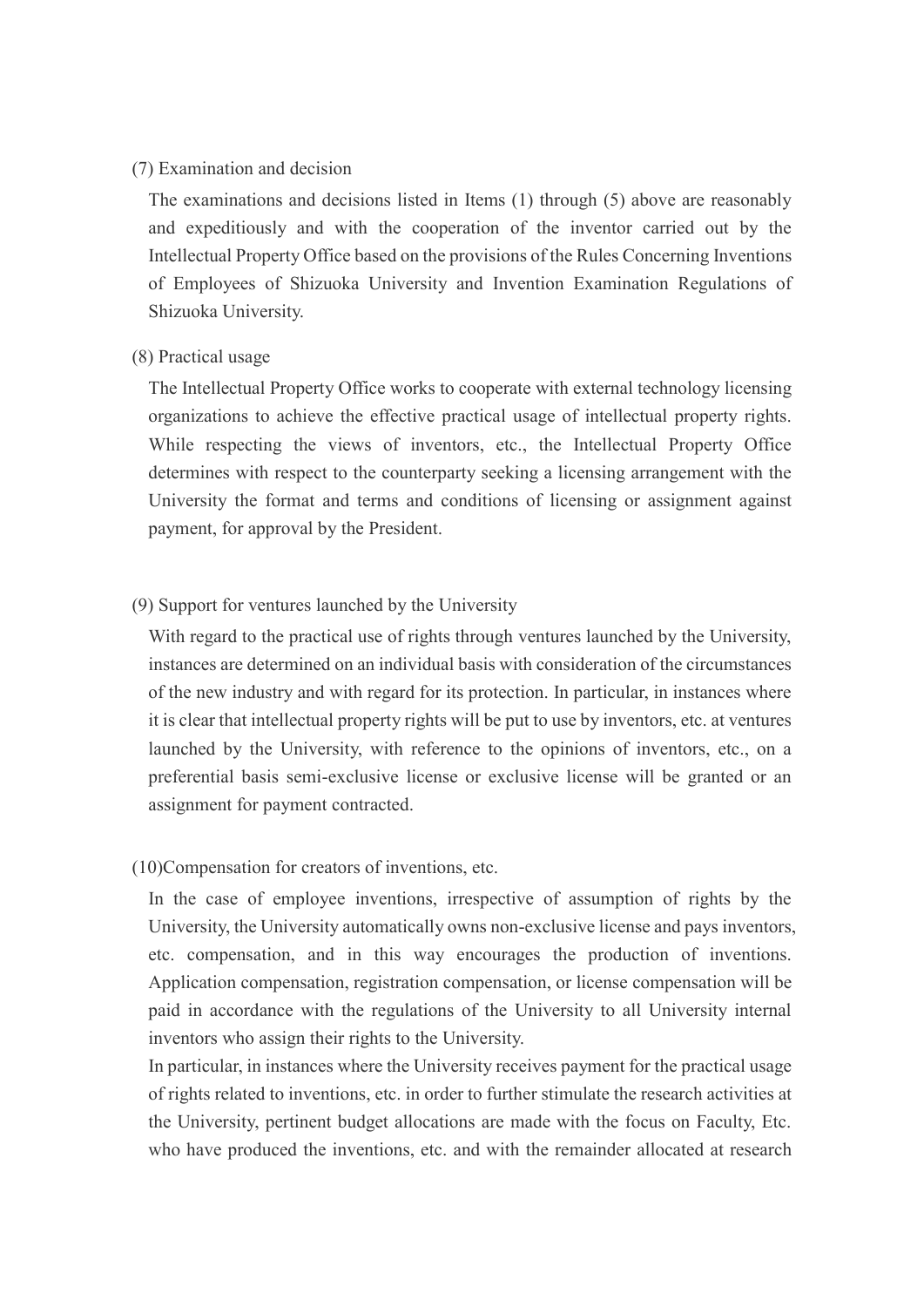groups and the University Intellectual Property Office. The rights to these compensation amounts remain in effect after creators change employment or retire and become part of their estate after death. Details concerning compensation are stipulated in the Rules Concerning Inventions of Employees of Shizuoka University.

### (11)Assessment and responsibilities of intellectual property creators

In order to encourage the creation of intellectual property, the University assesses the establishment of intellectual property rights as a performance indicator of "invention creation" and instances of implementation of rights (income generation from licensing or sale of property rights) as performance indicator of "invention implementation". Creators and the University have a natural responsibility in the intellectual property they create and applying its benefits to society, and must in all respects cooperate in the filling of applications for employee inventions, etc. assumed by the University and the procedures for the establishment of rights, as well as in their control and practical usage. Consequently, Faculty, Etc. who plan to publish scientific papers, etc. before a patent application is made must agree to adjustments with the Intellectual Property Office as to the timing and manner of publication.

### (12)Notice of inventions produced in side activities

Among inventions, etc. produced by Faculty, Etc. in side activities pursuant to the Side Activity Regulations for Faculty, Etc. of Shizuoka University, those whose origination from side activities can be reasonably concluded are not rendered institutionally owned inventions. Consequently, in order to indicate to the University that an invention does not constitute unpublished intellectual property of the University provided free of charge, in disclosing inventions, Faculty, Etc. must append a reasonable explanation on inventions' origination.

### (13) Confidentiality of the Intellectual Property Office

Until an invention notified to the University becomes institutional property, the Intellectual Property Office and the Invention Examination Council are not permitted without the consent of the inventor to disclose any information on the content of the invention to a third party. Also after a decision for institutional ownership, the Intellectual Property Office must institute measures to minimize the amount of information to be disclosed about the invention and the scope of disclosure within the University.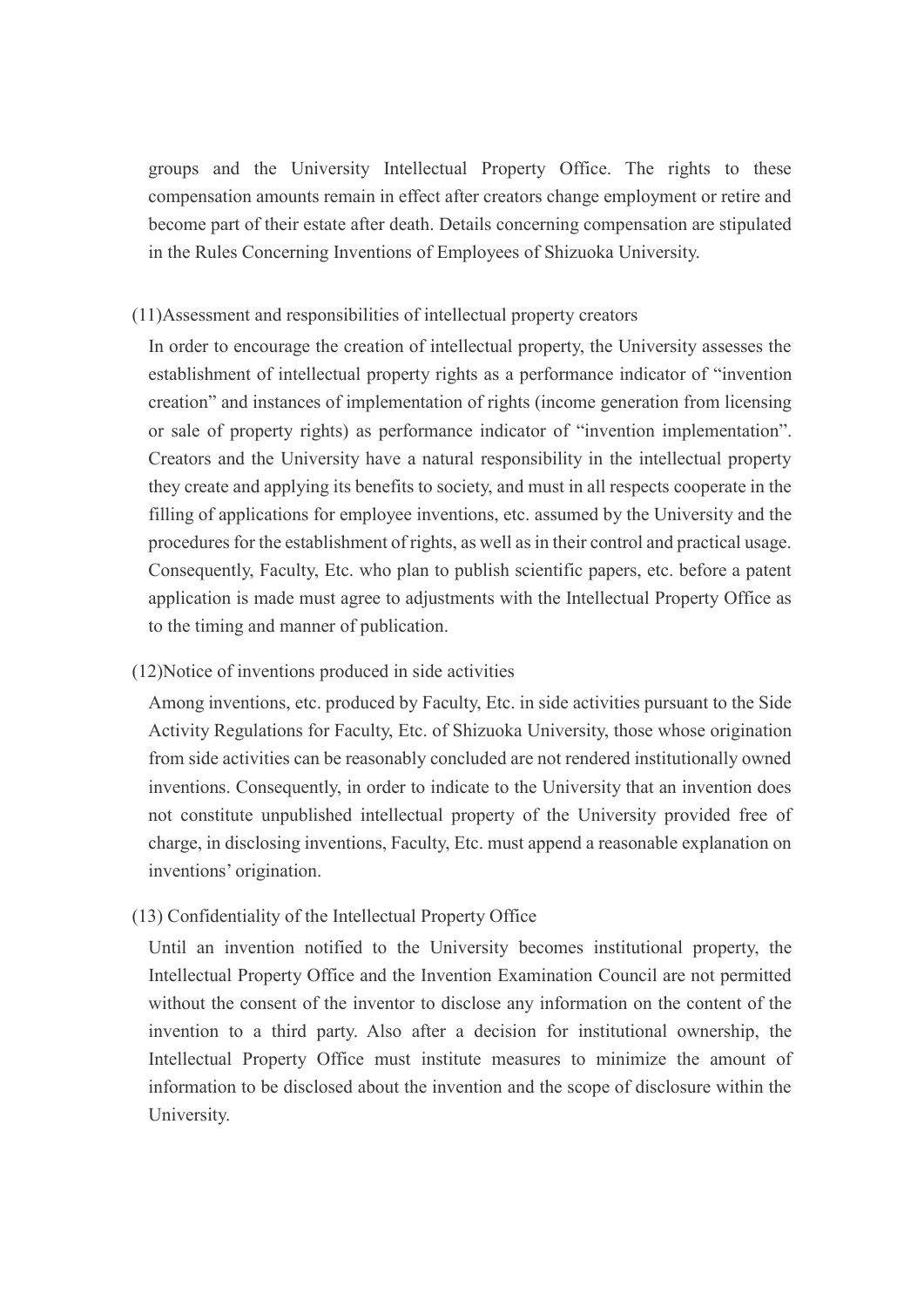- 4. Intellectual property created in cooperation among industry, academia, and government Rights to intellectual property created between the University and external organizations including business corporations (hereinafter, "Cooperation Partners") in cooperation among industry, academia, and government, such as contracted research or joint research, belong to the original creator. The University, based on its inventorcentered viewpoint, as a rule regards the measure of contribution of each inventor to institutionally owned inventions as the equity percentage in the rights attributable to the inventor of the invention and the acquirer who assumed the rights from the inventor. Given that intellectual property arises, on the part of both the University and Cooperation Partners, inevitably or with probability from a huge accumulation of effort, knowledge, and experience, which money cannot pay for, the University believes that the ownership percentage to intellectual property rights is not affected by the extent of research expenses or application costs. Moreover, in order to preserve the University's public interest character, the University will not provide operating expenses for intellectual property rights alone for the benefit of specific Cooperation Partners. The following provisions apply.
- 1. In instances where researchers of the University alone create intellectual property, the rights belong to the University alone. The cost of application, control, and maintenance (hereinafter, "Patent Costs") are paid in the full amount by the University. The University will grant Cooperation Partners on a preferential basis chargeable non-exclusive or exclusive license or assign rights for a consideration.
- 2. In instances where researchers of a Cooperation Partner alone create intellectual property, the rights belong to the subject Cooperation Partner alone. The University will not pay for the Patent Costs. The University will not participate in the exercise of related intellectual property rights.
- 3. In instances where researchers of the University and researchers of a Cooperation Partner together create intellectual property, ownership is shared between the University and the Cooperation Partner. The operations of the University consist of education and research, not manufacturing and sales, which the University therefore cannot implement. Since the University as a contribution to society gives precedence to the implementation through Cooperation Partners, the Patent Costs are paid for by Cooperation Partners. However, while these general principles provide the basis of operations, the University will respond flexibly depending on the case.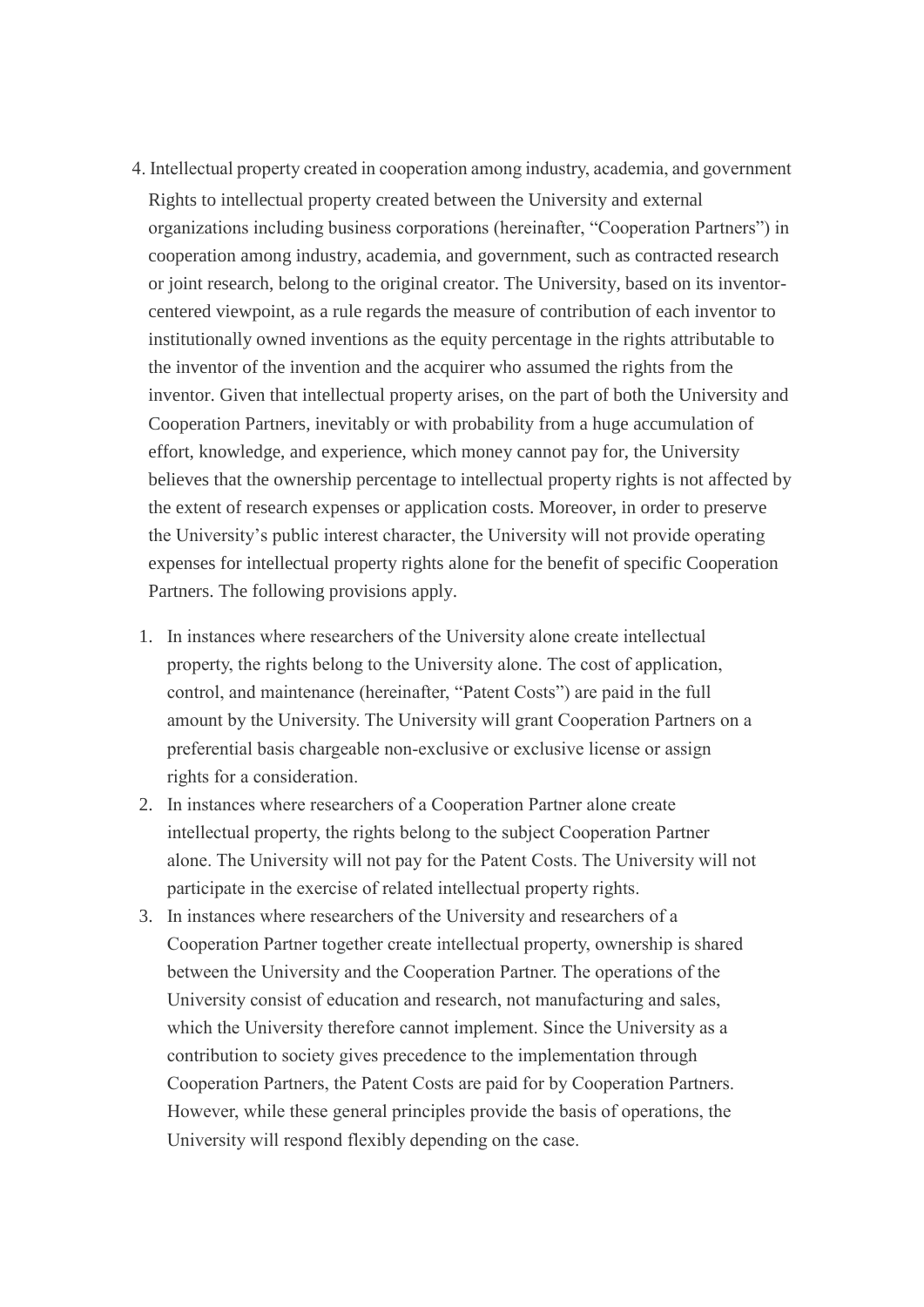4. Side activities by Faculty, Etc. of the University, based on the Side Activity Regulations for Faculty, Etc. of Shizuoka University are distinct from the operations of the University and the duties of Faculty, Etc., and they constitute contributions to society performed in individuals' cooperation with industry, academia, and government. They are therefore unrelated to all intellectual property owned by the University. Rights related to instances of intellectual property creation in the course of side activities belong to the subject Faculty, Etc. or the corporation on the receiving end of the side activity. However, in order to establish whether conflicts of interest management is required, the content of inventions must be filed with the University before an application is made.

## 5. Duty of confidentiality

The University will comply if required by a Cooperation Partner to maintain confidentiality in the processes of a research exchange with a business corporation, etc. and negotiation for cooperation between industry and academia. In such a case, the University will in turn require confidentiality on the part of the business corporation. In order to build relationships of trust in the cooperation among industry, academia, and government, the Intellectual Property Office will respond to inquiries from related parties and take appropriate actions.

### 6. Handling in relation to students

The provisions of these Guidelines and the Rules Concerning Inventions of Employees are not applicable to students within the range of regular research activities at the University. However, in instances where an employment agreement on student labor has been concluded with the University or such other involvement of a student in the operations of the University exists, and in instances where an agreement has been concluded with the University that provides a student with the same treatment as applicable to Faculty, Etc., these Guidelines are applicable to the student. In such a case, tutors must at all times exercise care that the student suffers no loss of educational rights and freedom of choice when taking up employment. However, if the student together with the tutor, etc. submits to the application of these Guidelines and the Rules Concerning Inventions of Employees, since this enables centralized control of inventions, etc. by the University, it also opens the way for education under the integrated guidance in the laboratory, and would allow such a student to fully devote themselves to research.